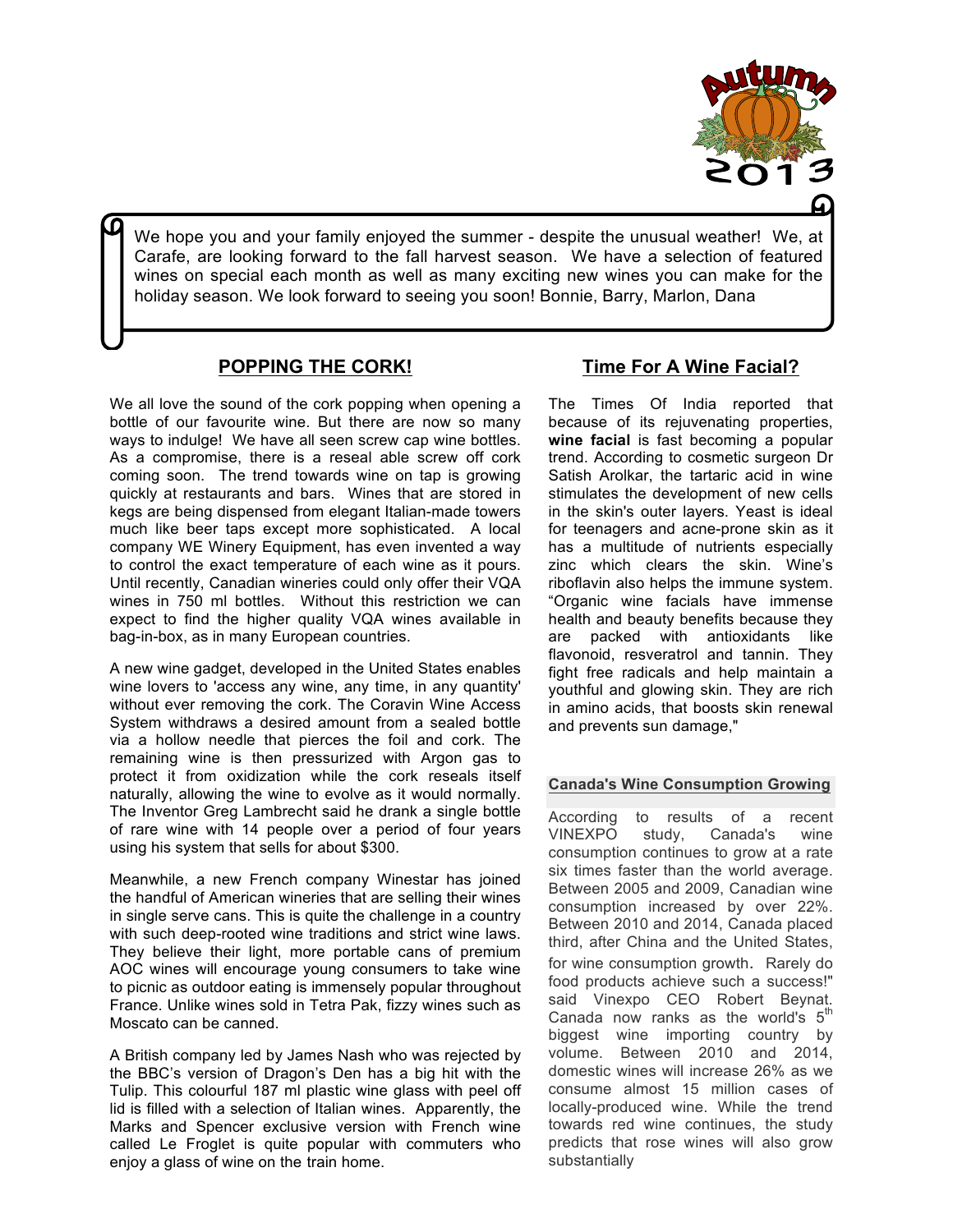Three fabulous wines from the southern hemisphere will be launched in December. Try them all and experience the world of wines!



Limited Editions available this December.

#### **From Argentina...**

• **Torrontes -** a light bodied white. The Torrontes grape is mainly grown in La Rioja, San Juan and northern province of Salta and has become one of Argentina's signature grape varietals.

#### **From Australia...**

- **Shiraz Viognier** a medium bodied red
- **Semillon Sauvignon Blanc** a blend of two classic white varietals.

Despite Australia being called the "New World", this country has been producing wines since the early 1700's. Australia now has more than 60 designated wine regions each with specific climate, topography and soil differences.

### **Introducing our New Fresh White Wines**

Uniquely designed to bring out the best flavours and aromas in each varietal.



#### **Chile Chardonnay**

This medium bodied aromatic Chardonnay is balanced with fresh, lively acidity. Bursting with hints of pineapple, melon and peach on the palate, this lightly oaked dry white has delicate hints of pear on the finish.

#### **South Africa Sauvignon Blanc**

A medium bodied dry wine that boasts aromas of apple, lemon and kiwi on the nose and provides hints of lemon on the palate. Grapefruit and passion fruit notes offer a zesty finish

#### *Also Introducing a New Red...* **Australian Pinot Noir**

This medium bodied red is bursting with flavours of ripe black cherries, red berry fruits and delicate spice notes on the palate. Layered with aromas of strawberry, plum and black cherry are superbly balanced with oak on the nose. This Pinot Noir can be best enjoyed with lamb, grilled salmon or tuna and roast turkey.

# Limited Releases coming this September

#### **Spanish Tempranillo Cabernet**

You'll love the rich aroma of black cherries, plums, chocolate and coffee. With a hint of vanilla and spice, this full bodied wine has firm ripe tannins and an elegant finish.



#### **Australia Viognier**

This unique grape produces a wine with hints of apple and pear on the nose with a soft touch of vanilla. Perfectly balanced acidity compliments the fruit and lightly toasted oak.





#### **Cru Specialty Now Available!**

These wines are available exclusively for the holiday season while quantities last.



#### **Black Forest Port Style - NEW!**

Bursting with rich aromas of red and black cherry, this full-flavored wine also has a hint of dark chocolate fused with plum on the nose. Rich and sweet with a lovely warm finish, this is like dessert in a bottle!

An irresistible complement to your holiday festivities

Other flavours also available:

- Toasted Caramel Port Style
- Orange Chocolate Port Style
- Coffee Port Style
- White Chocolate White Port Style

#### **Orchard Breezin' Holiday**

The holiday season is just around the corner and our popular Orchard Breezin's **Cranapple Celebration** is back! This white wine featuring tart



green apples balanced out by smooth white cranberries creates an easy drinking wine with a crisp, refreshing finish. Enjoy sipping this delightful vintage at holiday gatherings, perfect as a hostess gift, or for sharing with friends and family during the holidays.